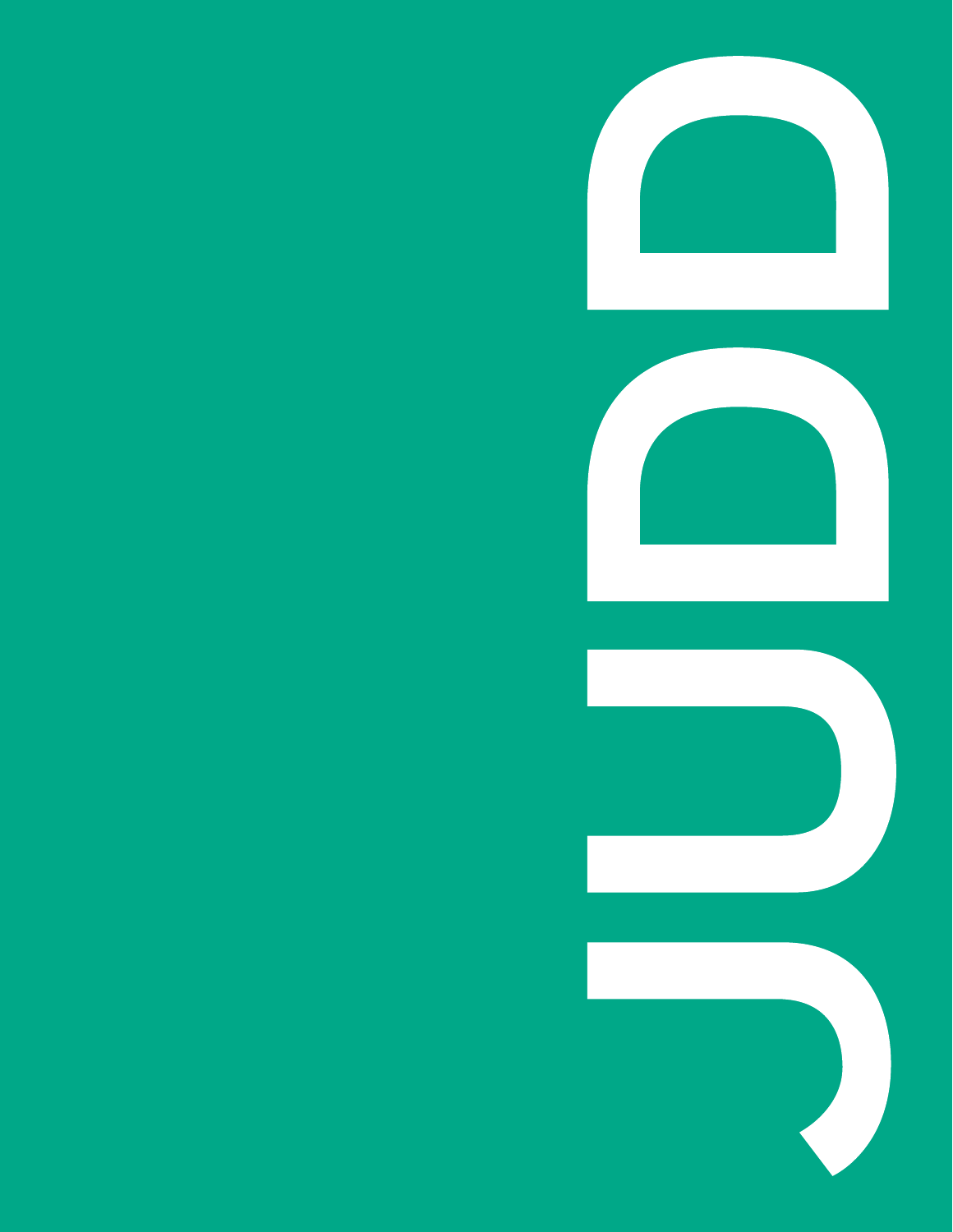**Supporters Supporters Judd Foundation is thankful** to our generous supporters who donated between July 1st, 2019 and June 30th, 2020

## Government & Foundations

The Brown Foundation, Inc. City of Marfa City of New York Department of Cultural Affairs Dyett-Richardson Family Fund The Hart Family Fund for Small Towns of the National Trust for Historic **Preservation** James Howell Foundation Inc. Maurer Family Foundation National Endowment for the Arts New York City Council Member Margaret Chin Pritchard Family Foundation Schleicher Family Fund Texas Commission on the Arts The Alice M. and Thomas J. Tisch Foundation, Inc.

## **Corporate**

Aesop Artek Casa Dragones Crane & Co. Exhibitions 2D Füssinger & Wolff GmbH Galería Elvira González Goodman Taft inde/jacobs Gallery Morris Adjmi Architects Mohawk Fine Papers Inc. Richard's Rainwater Select Equity Group Suzanne Tick Inc. Worth Art Advisory LLC

## Patrons

Bob and Nora Ackerley Brooke Alexander Greti Baez Robert Bates Spencer Brownstone Barbara Castelli Alexandra Chemla Eileen and Michael Cohen Sierra Emeis Mrs. Donald G. Fisher Roni Horn Dana and Gregory Lee Tammy and Jay Levine Carol LeWitt Linda Lynch Fred Martens and Anne Dette Colt Melton and Manuel Navarro Jon Otis and Diane Barnes Viveca Paulin-Ferrell and Will Ferrell Dan Perry and Ashlyn Perry Steve Pulimood **Michael Quigley** Annabelle Selldorf Michael S. and Philippa B. Straus Ann Tenenbaum and Thomas H. Lee Robert and Annabelle Tiemann Anonymous